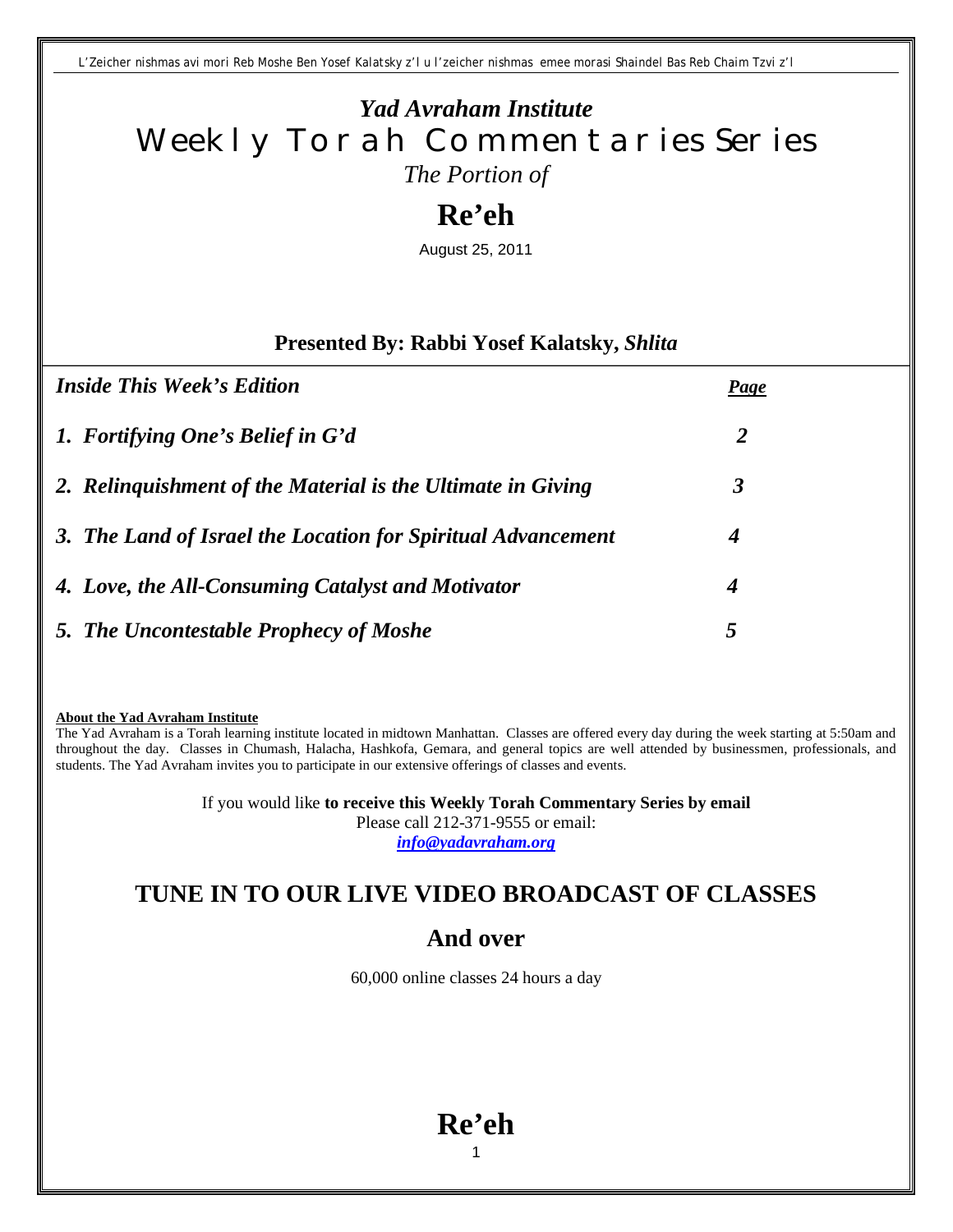#### *Presented by* **Rabbi Yosef Kalatsky,** *Shlita Dean 1. Fortifying One's Belief in G'd*

The Torah states, **"See, I present before you today a blessing and a curse."** The Midrash explains, "It is as if G'd is stating, 'I am presenting before you the path of life and the path of death.' It is also written in Yirmiya, 'Give ear My People to My Torah…' The verse in Psalms states, 'Maskil by Asaph, Listen My people to My Torah, incline your ear to the words of My mouth.'…It is to teach us that the one who removes himself from the Torah it is the equivalent of denying G'd's existence. It is because the Torah was given to the Jewish people to engage in it day and night. As it states in Yehoshua, 'The Torah should not depart from your lips and you shall engage in it day and night…'…One who engages in the Torah and fulfills its dictates it is as if that individual received the Torah at Sinai. Therefore, one must share with one's children and one's grandchildren the event that occurred at Sinai." If one only observes the dictates of the Torah but does not engage in its study, it is the equivalent of denying G'd's existence. Why is this so? It is understood that if one does not engage in Torah study, he has neglected his obligation and thus is in violation. However, why should it be considered the equivalent of denying G'd's existence?

The verse states in the Portion of Eikev, **"Moshe said to the Jewish people, 'You should observe the mitzvos of Hashem, your G'd, to walk in His ways and to fear Him.'"** Baal HaTurim writes that the numerical value of the phrase **"to walk in His ways"** is the equivalent of "to study Torah *(lilmod Torah)*." The only way one can truly walk in the way of G'd and have a sense of His Will is to engage in Torah study. It is only when one studies Torah can one perceive existence as G'd wants it to be understood. Life itself is the equivalent of a mine field that is fraught with unlimited danger. The only way one can have a sense of its pitfalls and opportunities is when one studies the Torah sufficiently. This is because G'd created existence to be the setting for the study of Torah. However, if one does not engage in Torah study sufficiently he will lose that sense of reality and will consequently fall prey to the evil inclination.

The value of engaging in Torah on a continuous basis goes beyond the realm of eternal reward. It gives one a clarity and sense of truth to allow the individual to walk in the way of G'd. If one does not have this sense that

comes through Torah study, he will become conflicted with his own desires and needs. Although this individual believes in G'd and performs the mitzvos, as prescribed by the Torah, because of his lack of engagement in Torah study, he will not be sensitized to spirituality. When one has a sense of his own spirituality he is cognizant of G'd's Presence- thus not allowing him to sin. Consequently, if one does sin, it is an indication that he had a lapse of cognizance at that moment. As the Gemara in Tractate Sanhedrin states that Adam, who had eaten from the Tree of Knowledge was classified as a "heretic." The basis for this classification was that he had violated the Will of G'd and had eaten from the Tree of Knowledge. Adam, because he was the handiwork of G'd Himself, had the ability to see from one end of the world to the other. With this level of clarity, how is it possible to violate the word of G'd? It was only because at the moment he chose to act as he desired, G'd did not exist for him. This is because one cannot transgress and simultaneously be cognizant of G'd they are mutually exclusive. Therefore, Adam was the equivalent of a heretic when he had eaten of the fruit.

The Midrash tells us that when one does not engage in Torah study it is the equivalent of denying G'd's existence. It is not to say that the individual is actually disavowing his belief in G'd but rather, he is conducting his life in a manner that could ultimately bring him to a state of denial. As the Gemara in Tractate Shabbos states, "Whoever becomes angry, it is the equivalent of worshipping idolatry." Why is this so? When one is in a state of anger, one is under the influence of the evil inclination. Under this influence, one could even be seduced to do idolatry. This is the reason that anger is the equated to idolatry. It is not to say that when one becomes angry he is engaged in idolatry, but rather, his inclination at that moment may lead him to idolatry. When one detaches himself from Torah study he loses cognizance of His being. Thus, he is put in a precarious position that could lead to the denial of G'd. This is the reason that if one does not engage in Torah study it is the equivalent of denying His existence.

The only way one can have a sense of G'd's Will and walk in His ways is to study Torah. Vilna Gaon had said that if one wants to have relevance to "*daas Torah* (a mind imbued with Torah to be able to appreciate and elucidate issues as G'd wants them to be)" one needs to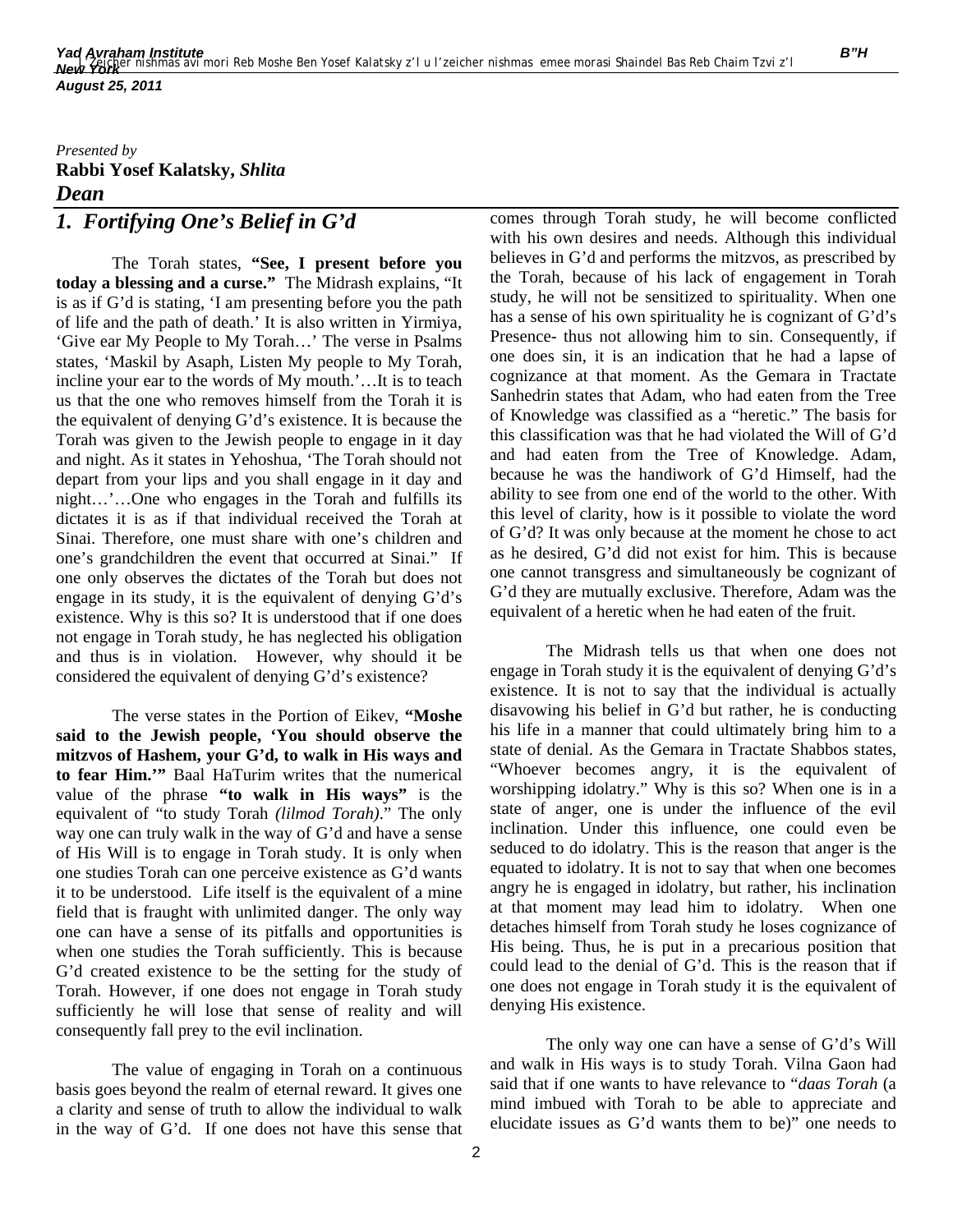#### *2. Relinquishment of the Material is the Ultimate in Giving*

The Torah states, **"When Hashem, your G'd will broaden your boundary…"** The Midrash cites a verse from Proverbs, "'A man's gift broadens his way…' Based on what one gives of his own, G'd will broaden on his behalf (based on the principle of measure for measure). To whom does this verse refer? It is Avraham, our Patriarch. He had pursued the five kings and captured the King of Sodom. He had said to Avraham after his defeat, **'Give me the people and take for yourself the possessions (spoils).'** Avraham responded by swearing, '**I will not take from you as much as a thread or a bootstrap…'**  G'd said to Avraham, 'Because you had sworn not to take as much as a thread or a bootstrap (from the pagan king), I swear that I will apply this (giving) to your children.' As King Solomon writes, '(G'd says) How beautiful are your paces in shoes, O daughter of the benefactor (giver).'"

The Gemara in Tractate Chagiga explains the verse, "How beautiful are your paces in shoes…" to mean that when the Jewish people would ascend the Temple mount at the time of the festivals, G'd will gaze upon them and say, "How beautiful are your paces in shoes…" The shoes allude to the "bootstrap" that Avraham refused to take from the King of Sodom. The phrase, "daughter of the benefactor (giver)" refers to the Jewish people who are the offspring of Avraham who had given of his heart to G'd. Meaning, despite the fact that the world was of pagan belief, he acknowledged G'd as the Master of the Universe. As a result , in kind, G'd valued every pace of the Jewish people when they ascended the Temple mount to perform the mitzvos of the festival. This is because Avraham had refused to take as much as a "bootstrap" from the King of Sodom. Avraham's giving was in fact that he had not taken. His refusal of the wealth that was rightfully his was a sanctification of G'd's Name. He refused to take the spoils because he had said, "It is G'd who has made me wealthy, not the King of Sodom." Since the King of Sodom personified evil, even taking what was rightfully his would have been considered a desecration of G'd's Name. Therefore, Avraham's refusal was the

equivalent of his giving (of himself). As a result of this sanctification, G'd broadened his eternity/children.

The Midrash continues, "Another interpretation of the verse , 'A man's gift broadens his way…' is referring to when the Jewish people had contributed their wealth towards the building of the Mishkan. When G'd had asked them to donate the materials that were needed for the Mishkan they continued to bring gifts until they were told to stop. Because of their unlimited giving, what did they merit? G'd broadened their boundary. Another interpretation, it is in the merit of accepting the Ten Commandments that G'd broadened their boundary." Eitz Yosef, a commentator on the Midrash explains, "The broadening of boundaries refers not only to the expansion of the land that was given to them but also to the broadening of the capacity of each portion that each of them had received."

Maharal of Prague explains that concept of limitation exists only within the physical realm. Anything that assumes a spiritual context is unlimited because limitation has relevance only to the physical. One who lives his life purely as a physical being with a perspective that the objective of existence is for the sake of the material, will be relegated to the limitations of physical existence. On the other hand, if one lives his life with a perspective that material is only a means to facilitate his spirituality, because the objective of existence is purely for spiritual advancement, he will not be bound by limitation and will have relevance to the infinite/G'd. His context will not be dictated by the norms of physical existence. As the Mishna in Ethics of Our Fathers states, "Ten miracles were performed for our forefathers in the Temple…They stood crowded but had ample space in which to prostrate themselves." When the Jewish people stood in the Temple there was barely sufficient room for each to stand. They stood pressed against one another. However upon hearing the Name of G'd being pronounced by the High Priest, they would bow and prostrate themselves with sufficient space. How is that possible? It is because the location of the Temple was a spiritual one. Its context was not something that had any relevance to the material, and thus was not bound by the finite/limit. When the Jewish people accepted upon themselves the Ten Commandments at Sinai, they quantified themselves as being spiritual. Consequently, G'd not only broadened their boundaries within the physical, He also increased the capacity of each portion beyond its limited reality.

#### *3. The Land of Israel the Location for Spiritual Advancement*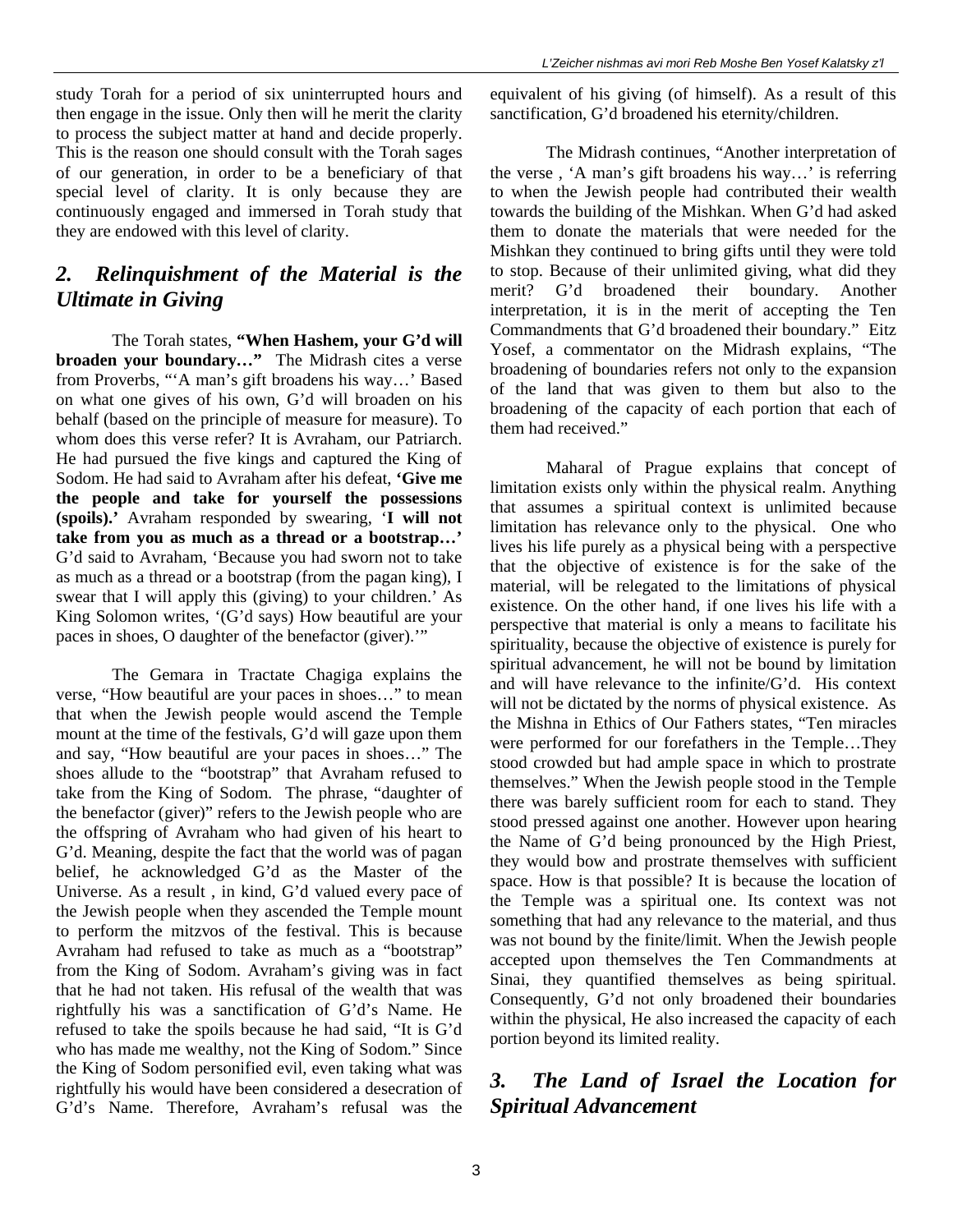The Torah states regarding the Jewish people entering into the Land, **"When Hashem, your G'd, will cut down the nations where you come to drive them away before you…and settle in their land…"** The Midrash cites a verse from Psalms, " 'You should have faith in Hashem, your G'd, and keep His ways…' The Jewish people believed that they would enter into the Land immediately; however, Moshe addressed them saying, 'You are under the impression that you will inherit the Land. When you will have faith in G'd and keep His way, He will elevate you to inherit their land and He will cut down the nations before you.' Why does the Torah use the expression, '**When**…'? It is because it is conditional. If the Jewish people observe the Torah, only then G'd will allow them to enter into the Land. He will only destroy the nations of Canaan if the Jewish people keep the Torah and observe its mitzvos…The Land of Israel is beloved by G'd because He chose it for Himself. When He created the world He divided all locations on earth among the archangels of the nations; however, He chose the Land of Israel for Himself…G'd chose the Jewish people from among the nations for Himself…G'd said, 'The Jewish people should come into My portion.' The Land was desired and valued by the Patriarchs because it is G'd's portion…" G'd will destroy the enemies of the Jewish people and allow them to dwell in the Land only if they adhere to the Torah. Since the Land is G'd's portion and He has chosen them for Himself, they must behave accordingly in order to be worthy of the Land.

The Torah states in the Portion of Eikev, **"Beware for yourselves, lest your heart be seduced and you turn astray and serve gods of others…Then the wrath of Hashem will blaze against you…and you will be swiftly banished from the Land that Hashem gives you."** Rashi cites Sifri that states, "(If the Jewish people become seduced by idolatry) G'd will bring suffering upon them in the Land, which will ultimately cause them to be exiled from the Land that caused them to sin." When will the Jewish people sin? If they become successful and come to say, "My strength and the power of my arm have brought about this success." This will cause them to defy G'd. Rashi continues, "This is analogous to a father who forewarns his son before he goes to a celebration. Before the son departs the father says, 'Do not eat or drink excessively so that you should return home in a clean state.' The son did not heed the warning of his father and overindulged in food and drink. This caused him to regurgitate all that he had eaten and drunk, thus soiling himself and the location of the celebration. The attendees of the banquet picked up the son and threw him out behind the banquet hall." Rather than the son benefiting from the

setting of the celebration, he defiled himself and brought damage upon the location. Consequently, he was removed from the banquet hall due to his irresponsible behavior. Similarly, G'd gave the Land of Israel, which is His chosen location, to the Jewish people to utilize it in a manner that would advance their spirituality and cause them to cleave to Him. However, if the location is abused and defiled as a result of the blessing that G'd provided, they will be exiled.

In all other locations of the world, the Jew is not under the same level of scrutiny as he is in the Holy Land because it is considered to be the palace of the King. For the Jew to behave inappropriately in the presence of the King, in His palace, and defile himself, it is considered to be an outrage. Therefore, G'd will exile the Jewish people from the Land if they utilize it to transgress. Exiling the Jewish people from the Land is in fact a kindness because allowing them to sin in the Land that was intended for their advancement will bring upon them tragedy rather than blessing, regression rather than advancement. Although it pains G'd to banish His children from the Land, he does so as a father who does not want to have his child destroy himself. G'd's wants the Jewish people to benefit from the Land in order to cleave to Him and not have it be the setting for their destruction.

#### *4. Love, the All-Consuming Catalyst and Motivator*

The Midrash states, "The Land of Israel is beloved by G'd because He chose it for Himself. When He created the world He divided all locations on earth among the archangels of the nations; however, He chose the Land of Israel for Himself…G'd chose the Jewish people from among the nations for Himself…G'd said, 'The Jewish people should come into My portion.' The verse in Yirmiyah states, 'But I (G'd) said, 'How am I to put you among the children, and give you a desired land, a land that was desired by the forefathers of the world (Patriarchs)….' Avraham desired the Land. As the verse states, **'How will I know that they (my children) will inherit it?...'** Yitzchak desired it. As it states, **'Dwell in this Land and I will give it to you…'** Yaakov desired it. As the verse states, **'…I should be able to return in peace to my father's household….'** Reb Yehudah says that Moshe desired the Land. As it states, **'I implored Hashem…Let me now cross and see the good Land…'**  King David desired the Land. As it states, 'I prefer to stand at the threshold (*histofeif*) of the House of my G'd than to dwell (securely) in the tents of wickedness.' What is the meaning of the word *'histofeif'?* … One opinion says that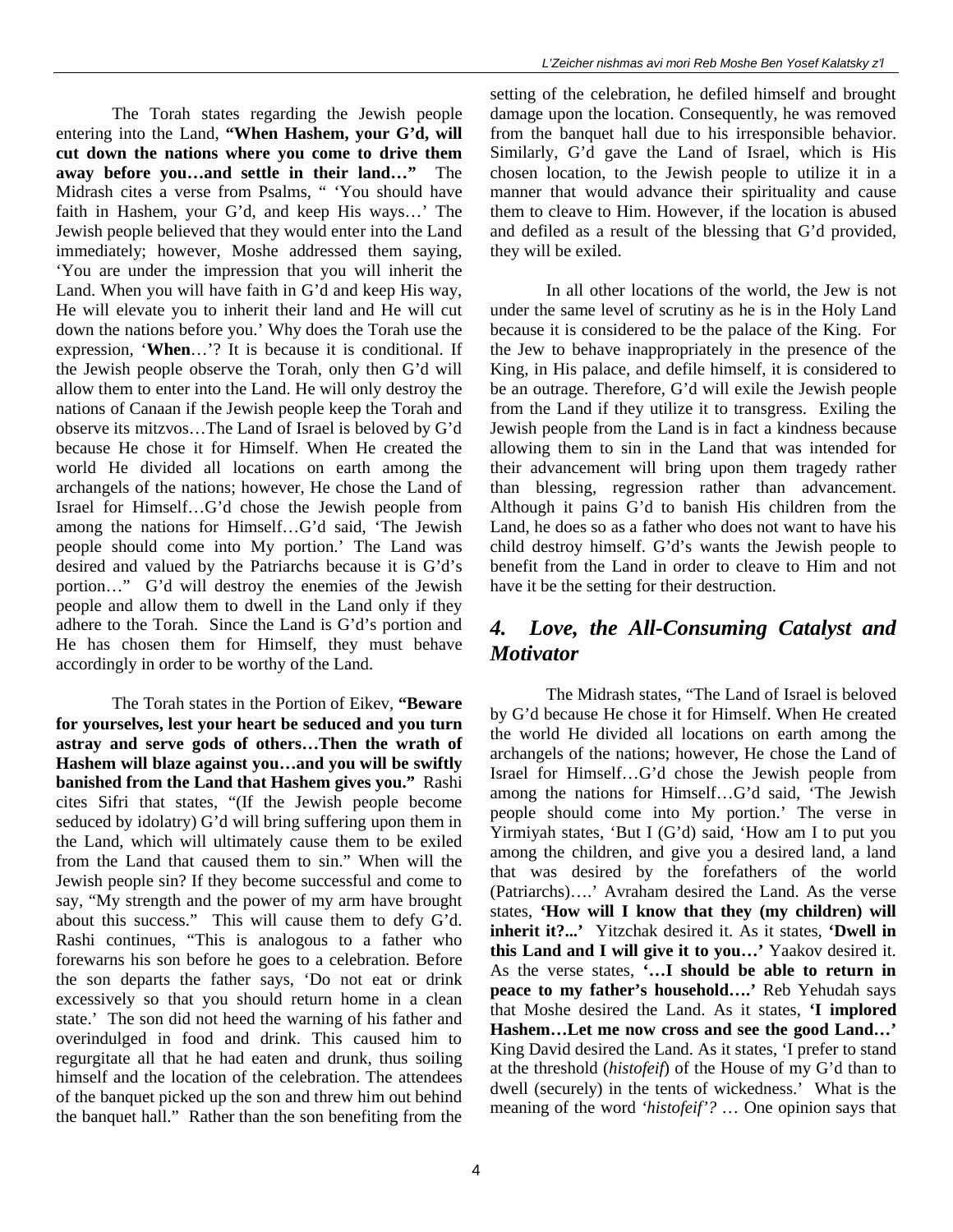King David had said to G'd, 'Master of the Universe, even if I should have palaces and citadels outside of the Land of Israel, I would prefer the threshold *(histofeif)* of a house in the Land of Israel.' Another opinion says, King David had said, 'Even if I only had the dregs of the carob to eat in the Land, I would prefer it to anything outside of the Land of Israel.' This is the meaning verse in Yirmiyah '…give you a desired land' It was desired by the holy Patriarchs." Why did the Patriarchs, Moshe, and King David have such a desire and love for the Land of Israel?

G'd chose the Land of Israel for Himself and He wants His chosen people to dwell in His portion. The Land of Israel is the appropriate location in the world to serve G'd and cleave to Him because it is His location. The Patriarchs desired the Land not because of its topography or its bounty but rather because it facilitated their service of G'd and spirituality at the most advanced level.

Rambam writes in the last chapter of Laws of Repentance, "One who serves G'd out of love will engage in Torah and mitzvos. He walks the pathways of wisdom not for any reason…not that he should merit goodness. But rather, he pursues truth because it is true…This is a special level of love that not every wise man is worthy of meriting. This was the unique quality and status of Avraham who was quantified by G'd as 'My beloved' ….The special level of service was commanded through Moshe as it states, **'You shall love Hashem, your G'd**  with all your heart...' If one truly loves G'd properly, it will manifest itself immediately. He will perform all of the mitzvos out of love for Him…What is considered a proper level of love? It should be an intense love and desire to cleave to G'd. As one who is consumed with the love and desire for worldly success, the one who loves G'd should be totally consumed by that love for Him. Everything that he pursues and desires stems from his love for G'd. It should be as one who becomes sick from the intense love and desire that he has for a woman. Just as this individual is obsessed with the object of his desire; he thinks about her continuously when he sits, when he walks, and when he eats; so too must one be consumed with the love for G'd. As it states, **'You shall love Hashem, your G'd with all your heart…'** As King Solomon writes, 'I am lovesick (*cholas ahava ani*).' The love expressed in the Song of Songs is an allegory of how one must love G'd."

The Patriarchs desired the Land because it is the location in which one could express his love for G'd in the most perfect manner. Moshe, who was the ultimate servant of G'd, desired the Land because it is the location in which he could serve Him and express his unique level of love for G'd. King David desired the Land because his love for

G'd was so intense that there was no other location in the world in which he could express it as there.

King David writes in Psalms, "One thing I asked of Hashem, that I shall seek, I dwell in the House of Hashem all the days of my life, to behold the delight of Hashem and to visit in His Sanctuary." Chofetz Chaim points out that verse should have stated, "One thing that I will ask of Hashem…" Why does it state, "One thing I asked of Hashem (in the past tense)?" He explains it with an allegory. When one is at the beginning of his career one has certain aspirations and desires that are within his means at the time. As he advances financially his interests increase and expand to match his financial capability to attain them. King David began as a lowly shepherd who was without renown. At that time he desired to dwell in the House of G'd and to behold His delight. Ultimately, David became a general, victor, and king of Israel with great wealth and palaces. Regardless of his advanced level of financial success and fame, King David's only desire remained to dwell in the House of G'd and to behold His delight as he desired when he was a lowly shepherd. This is the reason the verse states, "One thing I asked…" Meaning, what King David desired as a shepherd he continued to desire as the king. Because of King David's exceptional level of love for G'd, all he desired was to bring about a sanctification of His Name and to cleave to Him. This is the same reason he desired the Land of Israel.

#### *5. The Uncontestable Prophecy of Moshe (from Va'eschanan)*

The Torah states, **"Moshe called all of Israel and said to them…Face to face did Hashem speak with you on the mountain, from amid the fire…"** Why was it necessary for Moshe to remind the Jewish people that G'd had communicated to them at the level of face to face at Sinai? Rashi cites Chazal who explain, "Reb Brechya says, 'Moshe said to the Jewish people, 'Do not think for a moment that I am deceiving you. (A broker's primary interest is to facilitate the transfer of goods from the seller to the buyer in order to collect his fee.) Do not regard me to be the equivalent of a broker, who may have an interest to deceive the buyer, because the seller has spoken to you directly face to face.'" The Jewish people were not able to consider for a moment that Moshe was misleading them regarding the Word of G'd because they themselves had heard the first two of the Ten commandments directly from Him. Baal Haturim writes that the connotation of "face to face" not only indicates the direct communication between G'd and the Jewish people but also the context of that communication. It was with a positive countenance and an embrace.